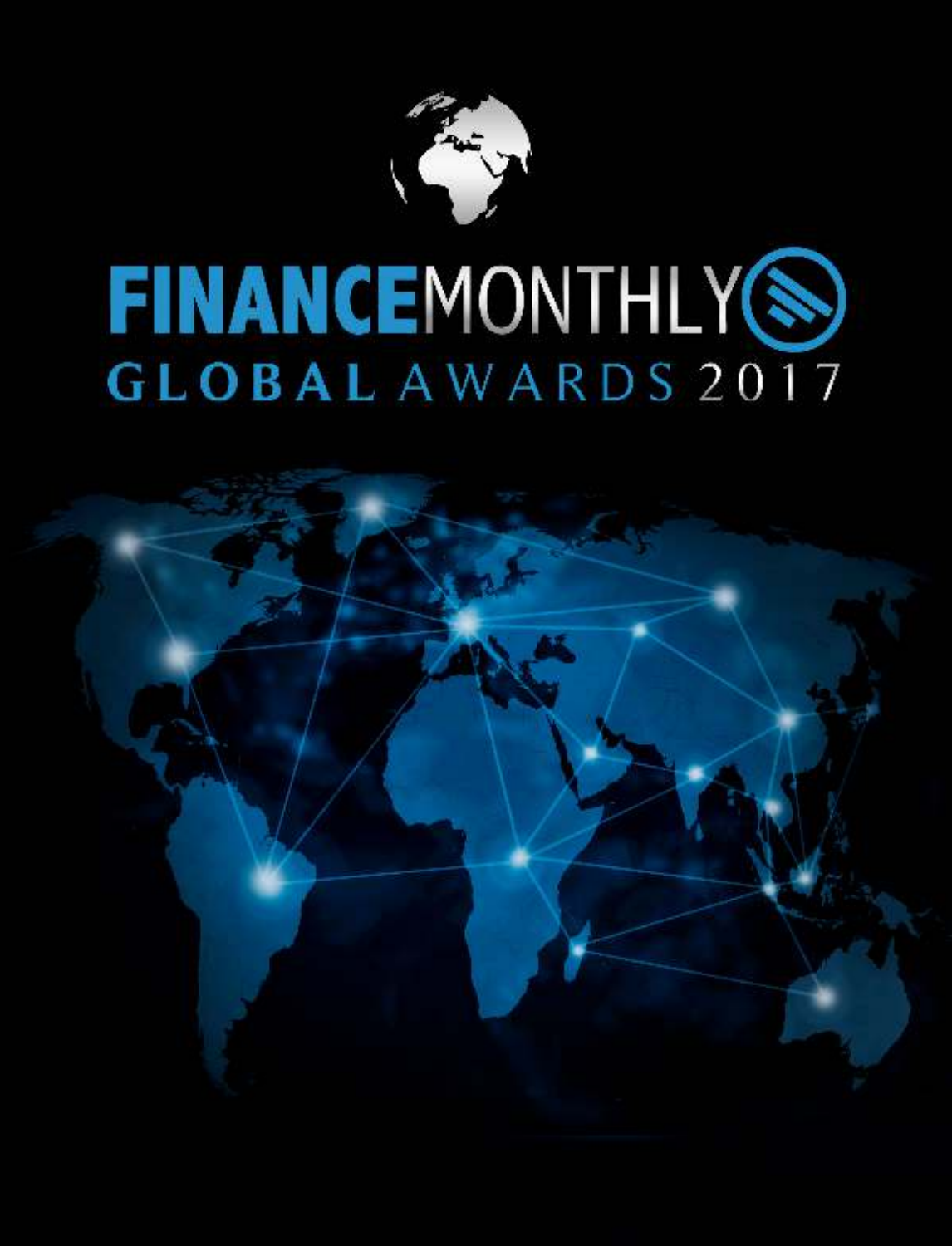

## **FINANCEMONTHLY(S) GLOBAL** AWARDS 2

## **Finance Monthly is pleased to officially announce the full list of finalists and, of course, the winners of our 2017 Global Awards!**

Every year Finance Monthly's Global Awards recognise and commend financial advisers and organisations from across the globe who have excelled in their work and have performed at the highest level possible.

When tasked with identifying the most successful individuals and companies from around the globe in order to produce this special awards edition, Finance Monthly's research team has through careful consideration worked hard to assess nomination entries, and has conducted extensive research involving clients and peers. The end result is an awards publication which contains some of the most successful and trusted advisers and firms operating in today's complex and dynamic financial and legal sectors.

We are proud to share the results of a lot of hard work and present our 2017 Global Awards – a celebration of the best in the international financial arena!

Congratulations to our winners and finalists.